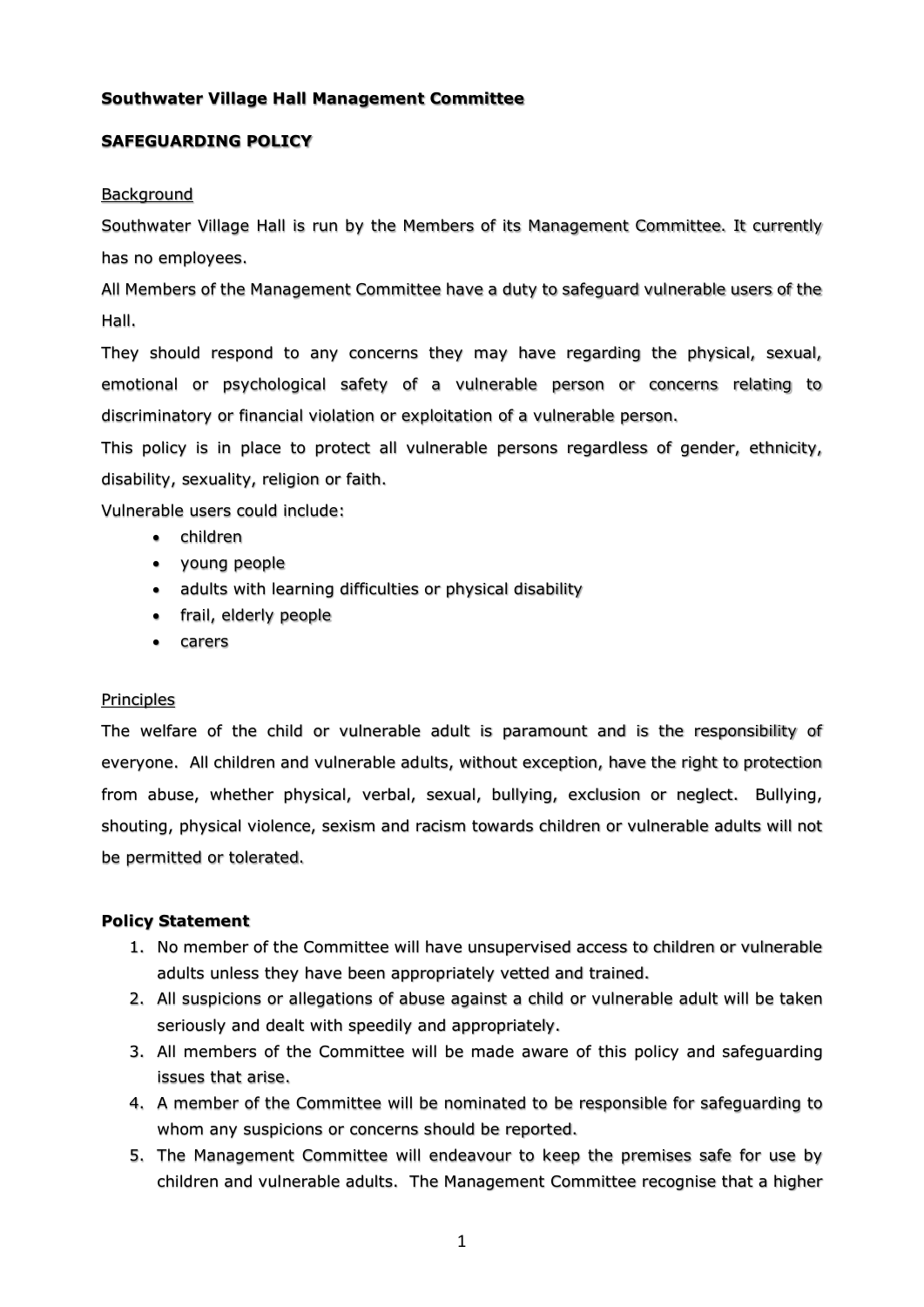standard of safety is required where use is made by small children, those who cannot read safety notices and physically disabled children and adults.

- 6. Any organisations or individuals hiring the Hall for the purposes of holding activities where Ofsted registration is required should show their registration and their own safeguarding policy.
- 7. The Management Committee will ensure that hirers are made aware of their obligations under the Licensing Act 2003 to ensure that alcohol is not sold to those under the age of 18. It will also ensure that hirers are aware that no children may be admitted to films when they are below the age classification for the film or show. No gambling or entertainment of an adult or sexual nature shall be permitted on the premises.
- 8. These policies and procedures will be reviewed annually and updated as appropriate in the interim period.

# **Procedures**

- 1. All members of the Committee will be given information about safeguarding and will be encouraged to attend appropriate training where possible.
- 2. An annual review will take place following the AGM to allow for any required up-date of policies and or procedures. New members of the Committee must be given an induction to this policy and understand their responsibilities.
- 3. A copy of the policy will be displayed for the attention of all in the Village Hall, on the Village Hall website, and be made available on request to hirers.
- 4. Organisations hiring the Hall for activities for children will be asked to show their safeguarding policy before the first booking commences. Individuals hiring the Hall for activities for children will be made aware of this policy. Organisations hiring the hall for activities specifically involving vulnerable adults will be asked to show their vulnerable adults safeguarding policy before the first booking commences. Other organisations or individuals hiring the Hall whose activities may involve vulnerable adults will be made aware of this policy.
- 5. The Management Committee will require hirers to report any damage, breakages or safety issues needing attention to the booking secretary, who will inform the appropriate people. These will be dealt with as soon as practicable, in the light of the circumstances, with provision to prevent access by children and vulnerable adults pending repair where appropriate.
- 6. A hiring agreement which includes appropriate clauses will be entered into for all hirings for licensable activities. The Management Committee will ensure these provisions are observed when holding licensable activities themselves.
- 7. Contractors engaged to carry out work at the premises must not be allowed unsupervised access to children or vulnerable adults. Appropriate supervision will be arranged if necessary.